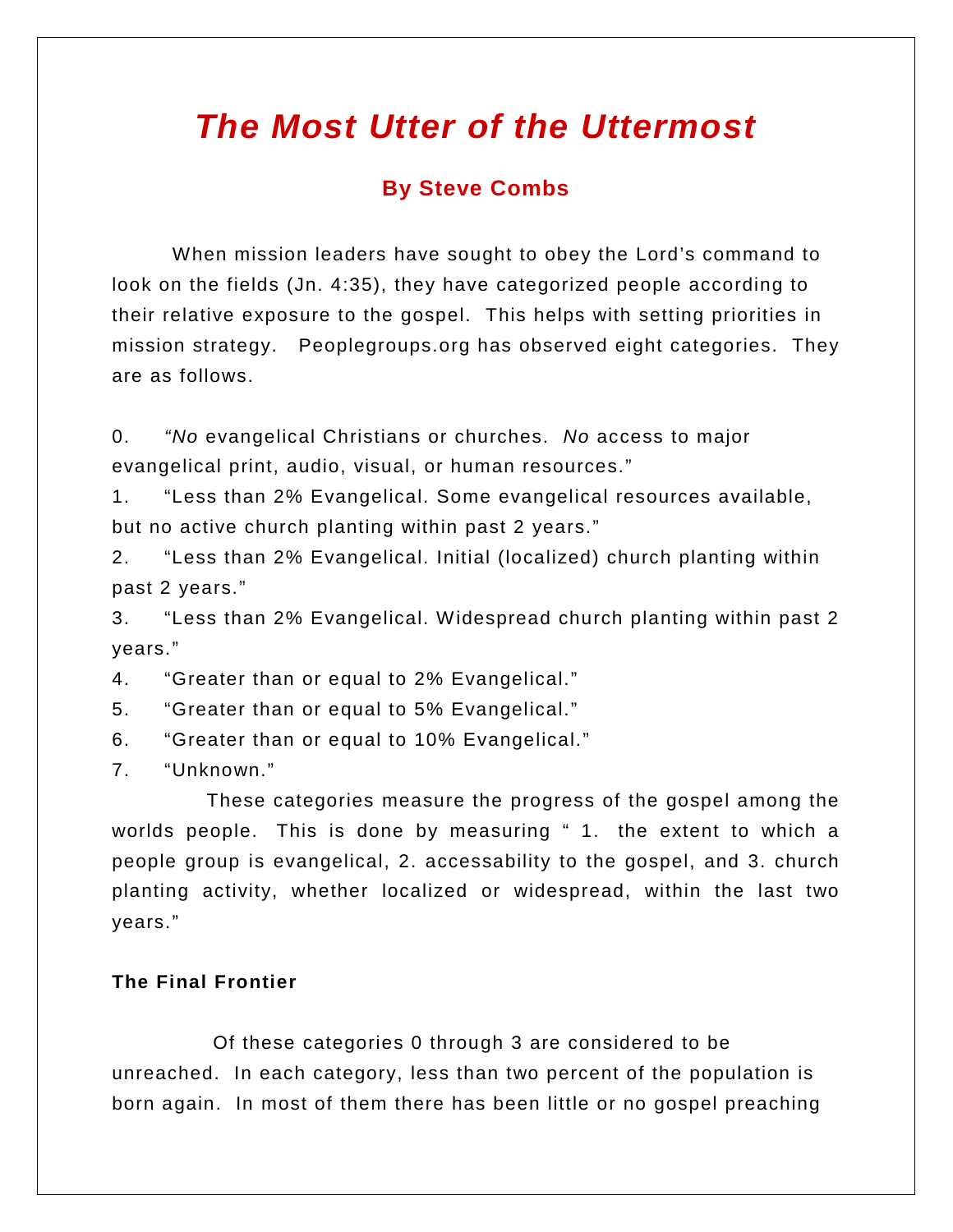in the last two or more years. In some of them there are no churches, no Bibles and no missionaries.

Two of these, 0 and 1, are the "Final Frontier" There are 5876 people groups that fall into the Final Frontier category. This amounts to around 1,674,468,441 individual souls. These folks are less than 2 percent born again and they have had no missionary evangelistic efforts in the last 2 years.

Of these last frontier peoples, 3323 are not only unreached, but are also "unengaged." A people is engaged when "a church planting strategy, consistent with Evangelical faith and practice, is under implementation. (In this respect, a people group is not engaged when it has been merely adopted, is the object of focused prayer, or is part of an advocacy strategy.)" In other words, there is no knowledge that these groups have any one of any denomination attempting to reach them. They are without God, without hope of salvation, and even without hope of hearing the gospel.

#### **The Most Utter of the Uttermost**

All of these unreached people groups are among those referred to in Acts 1:8 as "the uttermost part of the earth." As you may have noticed the categories given here go into ever darker and more desperate circumstances. One is unreached, but has Christian resources and missionaries. Then there are the groups that have missionaries, no resources. Further we find groups with no missionaries and no one attempting to go to them. Finally, we come to the most desperate and destitute of all, the most utter of the uttermost parts of earth.

Who are these? The ethno-linguistic groups, or Biblical nations, that are the most utter are those that are less than 2% saved, in many cases there are NO Christians and no churches, there are no missionaries known to be among them, there are no known mission agencies with a strategy to reach them, and *there are no Bibles.* They have nothing! There are 1269 of these people groups and more than 102 million